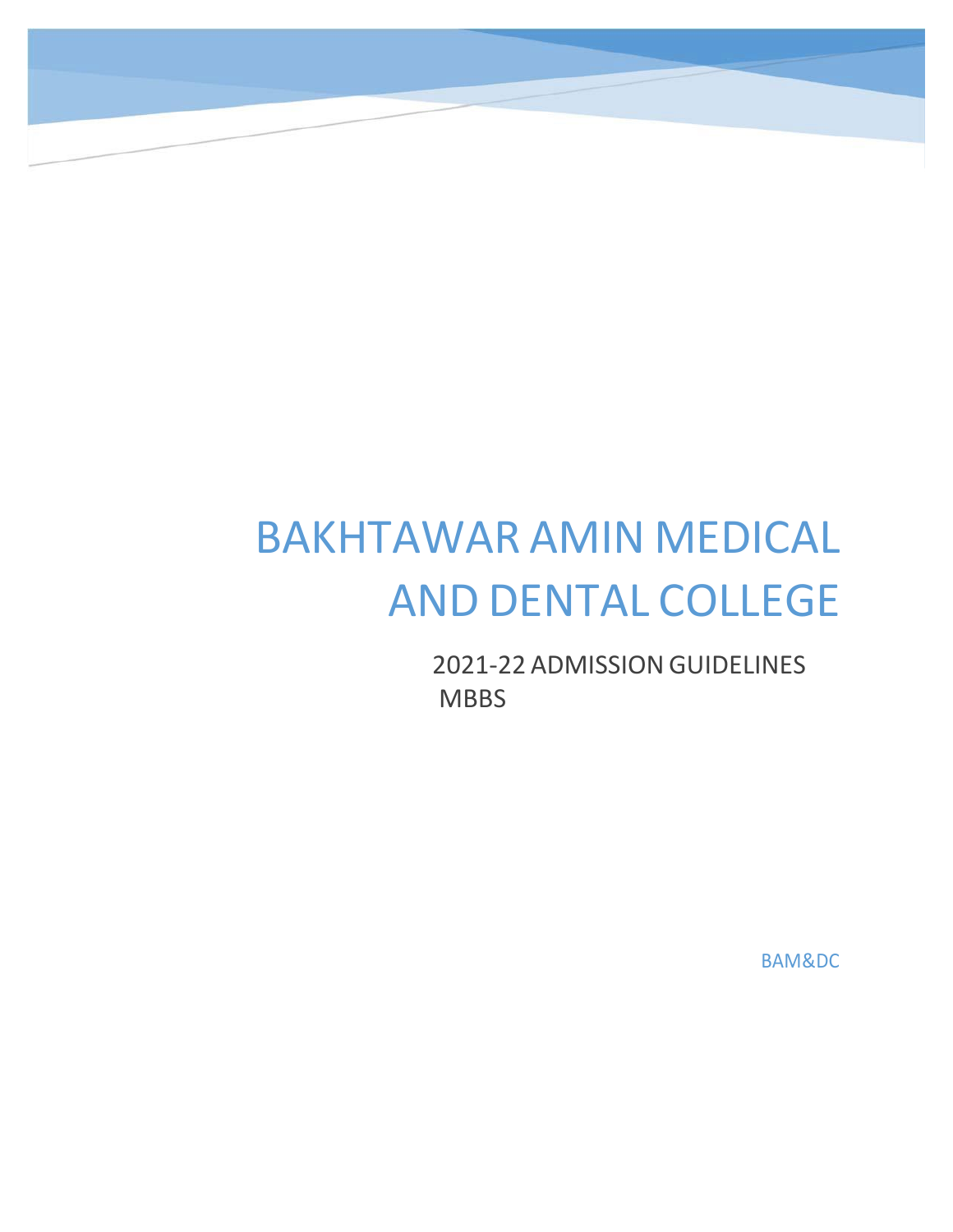## Table of Contents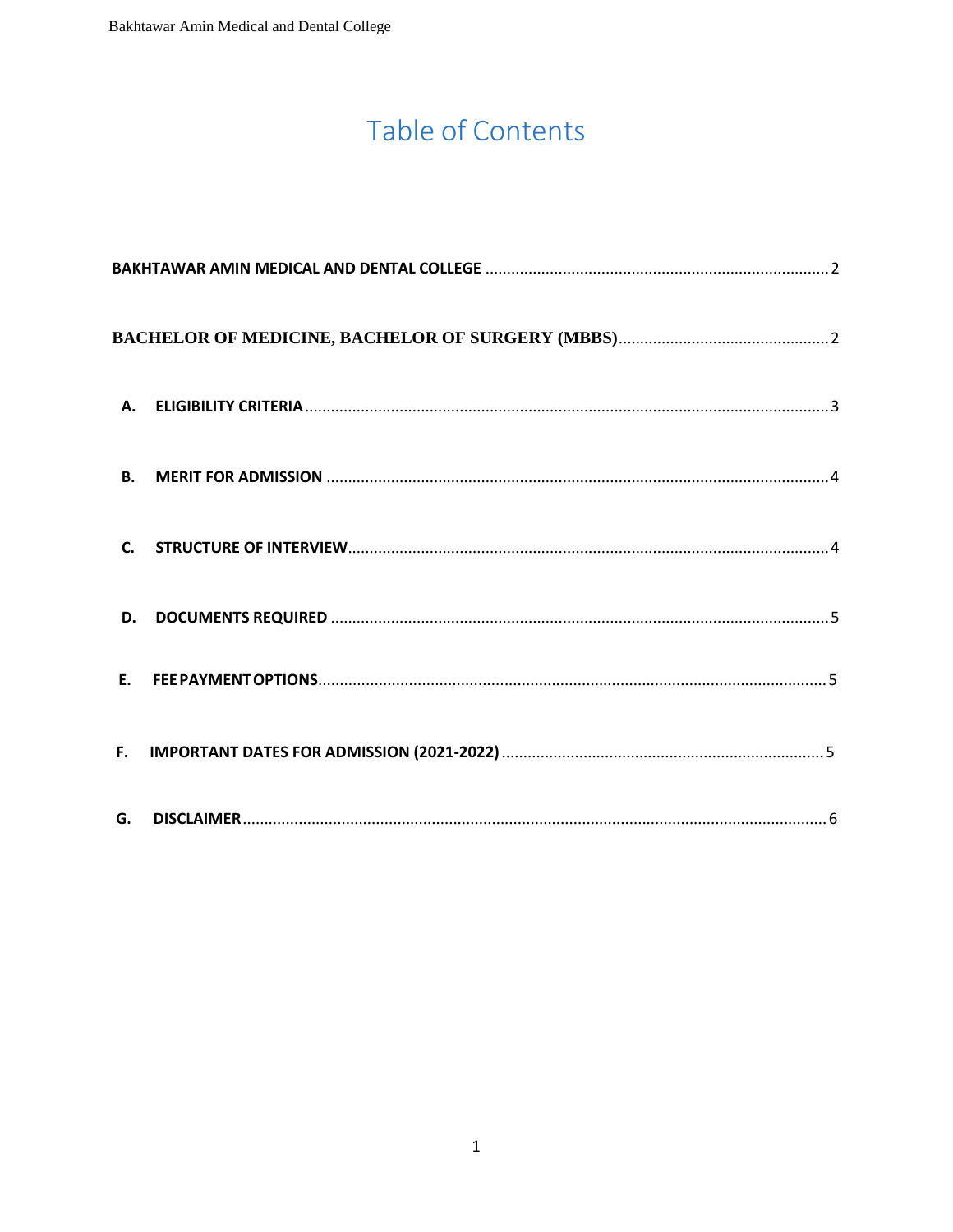#### BAKHTAWAR AMIN MEDICAL AND DENTAL COLLEGE

Established in 1999, Bakhtawar Amin Memorial Trust includes a state-of-the-art Hospital, Medical and Dental Colleges, College of Rehabilitation Sciences, and a College of Allied Health Sciences.

Our accessible location plays a pivotal role in bridging the gap between the urban and rural population of Multan and its peripheries. Our hospital does not discriminate between patients when it comes to providing quality patient care through our specialized doctors, testing facilities, and separate wards for males and females.

Our colleges are the most well-equipped in Pakistan boasting of latest facilities, state-of-the-art infrastructure, and quality education. We offer our students a rich education experience balanced with the latest technologies and learning models.

We are staunch believers in a merit-based and transparent admission process that will ensure a diverse student body that will contribute to a revolutionary tomorrow.

#### **BACHELOR OF MEDICINE, BACHELOR OF SURGERY (MBBS)**

The 5-year MBBS degree program is a blend of clinical and biomedical sciences. Our curriculum applies a variety of approaches to our teaching methodologies including lectures, practical labs, independent learning, clinical skills, and training sessions with patient contact. Clinical training is carried out at the 600 bed Bakhtawar Amin Memorial Trust Hospital. We believe that exposing students to clinical experiences stimulates their interest in the noble field and reinforces the clinical application of basic sciences.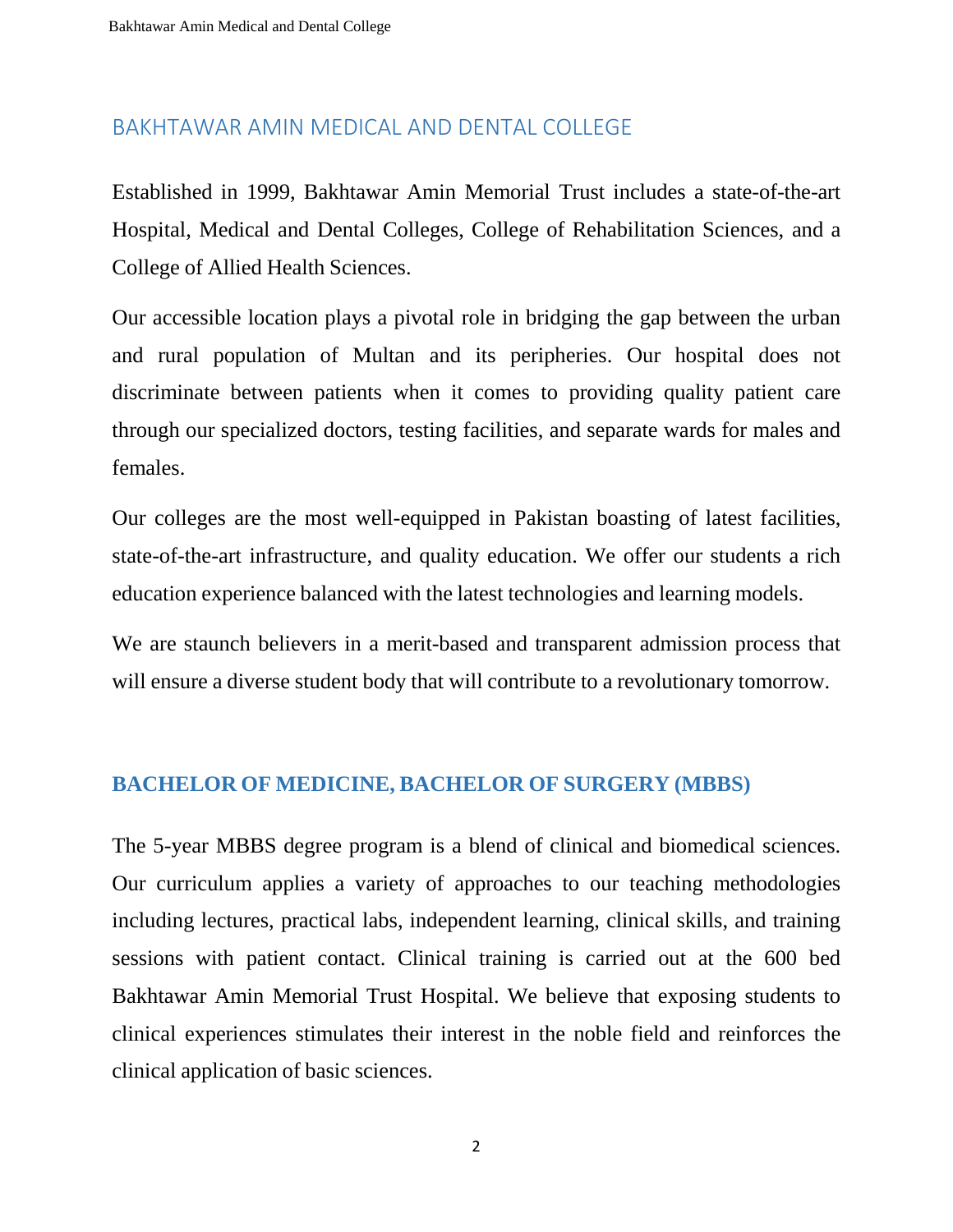#### **A. ELIGIBILITY CRITERIA**

- Candidate must have cleared his Higher Secondary School / F. Sc (Pre-medical) or equivalent exam securing minimum 65% marks.
- Candidate must have cleared his National Medical and Dental College Admission Test (MDCAT) securing minimum 65% marks.
- Candidates must have appeared for an interview and / or a written aptitude test, conducted by the Admission Board of the college and secured at least 50% marks in each.
- There will be no deduction of marks while determining A-Level equivalence.
- No admission against fundamental principle of merit.
- Merit / need base scholarship to deserving students Upto 5%.
- Registration for admission through online portal opened since 1st July, 2021.
- Separate applications and interviews/tests for MBBS.
- Admission application fee Rs. 1,000/- per application.
- No distinction in terms of merit / criteria between Pakistani, Overseas Pakistani or foreign candidates.
- Conduct of aptitude test / interview to evaluate academic aptitude only.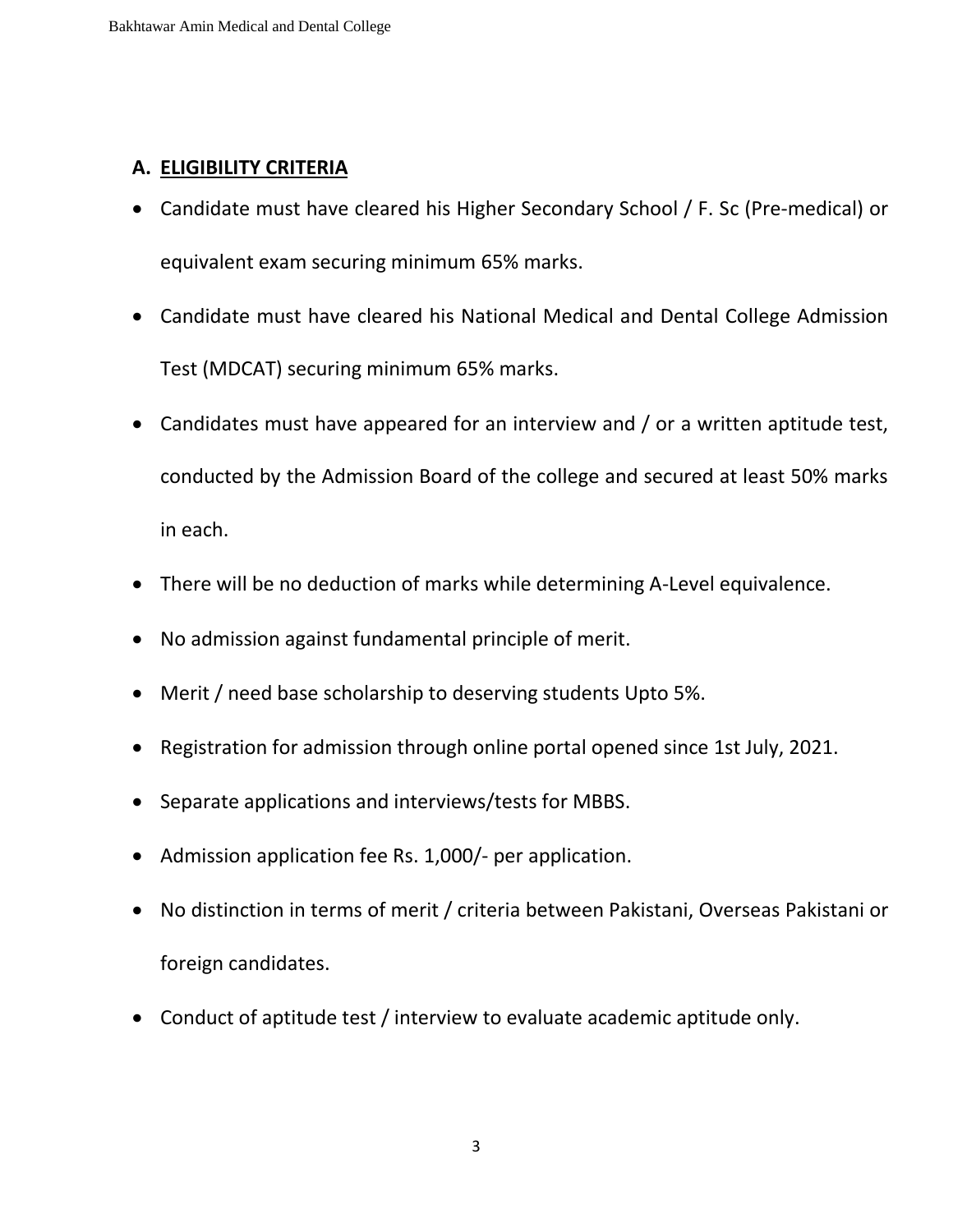Bakhtawar Amin Medical and Dental College

#### **B. MERIT FOR ADMISSION**

Weightage for different parameters of admission is as under: -

| F.Sc/A-Level | <b>MDCAT</b> | <b>INTERVIEW / APTITUDE TEST</b> |
|--------------|--------------|----------------------------------|
| -50%         | 25%          | 25%                              |

#### **C. STRUCTURE OF INTERVIEW / APTITUDE TEST**

- Aptitude test will be conducted by the College Admission Board to evaluate the candidates. It will comprise of multiple-choice questions and physical skills for advance medical studies.
- Admission interviews will be conducted by senior executives / faculty members of BAM&DC, Multan. The panel conducting the interview shall comprise of:
	- Principal Medical / Dental College
	- HoD of one Basic Science Dept.
	- HoD of one Clinical Dept.
	- One Member from Board of Governors
	- One Member from Administration

The panel shall evaluate the candidates on the following parameters.

- 1. Motivation and preparation to study medicine.
- 2. General knowledge especially current issues in medicine and healthcare.
- 3. Capacity for critical thinking.
- 4. Comprehension and Communication Skills.
- 5. Whether language skills are sufficient for dealing with academic work.
- 6. Problem solving and decision-making skills.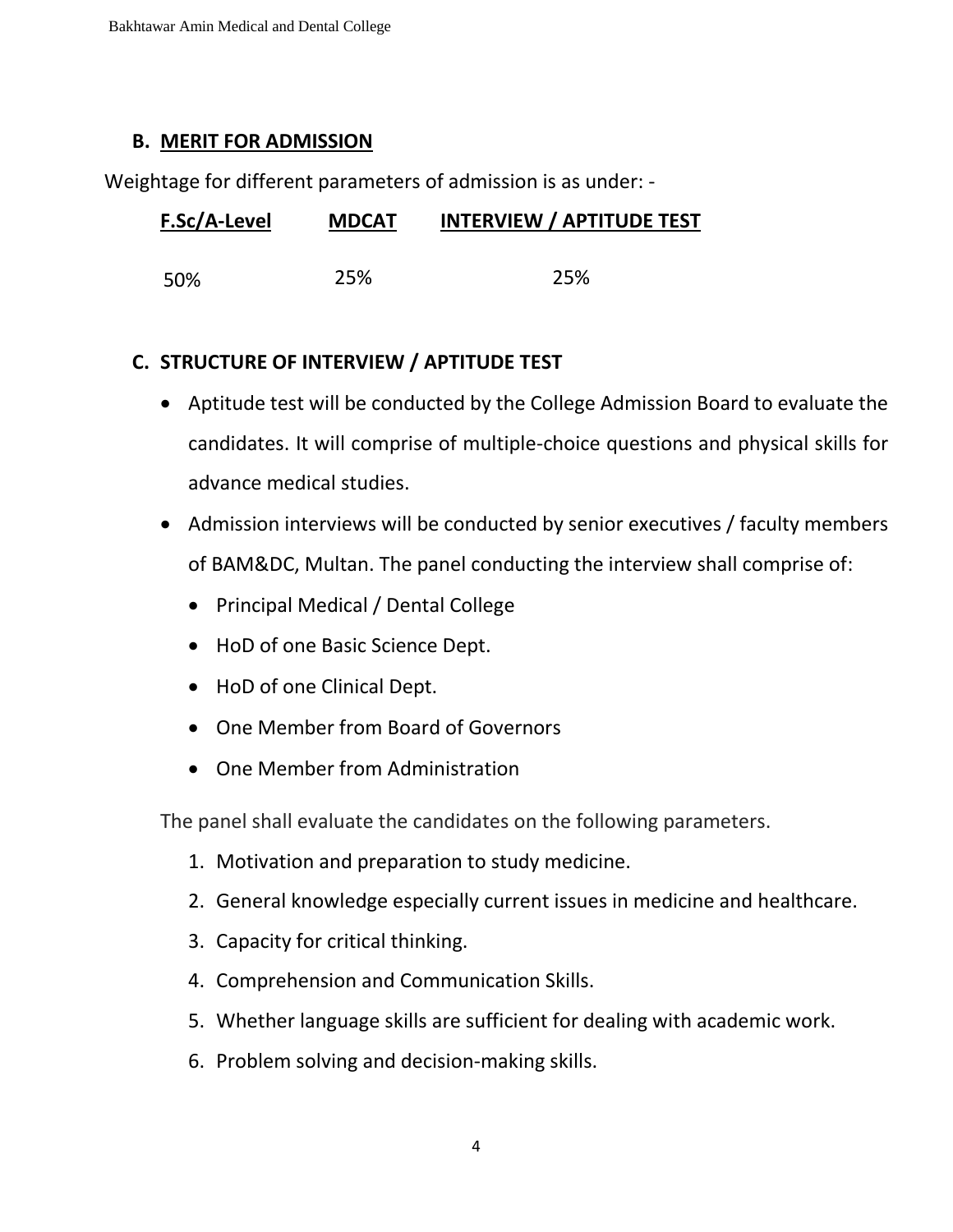7. Personality, confidence, general altitude (Positive, Supportive, Humane, Enlightened or otherwise).

Failure to satisfy the panel in this regard will lead to disqualification.

#### **D. DOCUMENTS REQUIRED**

Candidates are required to bring the following documents with them while coming for the interview/written test.

- CNIC in Original.
- Matric or equivalent certificate in original.
- F.Sc or equivalent Certificate in original.
- IBCC equivalence certificate in original if applicable.
- Domicile.

#### **E. FEE PAYMENT OPTIONS**

Tuition fee uploaded on our website is discounted and is applicable if fee is paid annually in advance. If six monthly installments option is availed, a sum equivalent to 2% and if quarterly installments option is availed, a sum [equivalent to 4% o](http://www.bamdc.edu.pk/)f tuition fee will be added.

### **F. IMPORTANT DATES FOR ADMISSION (2021-2022)**

- Online Registration Portal for next year admission (Session 2021-22) is available at www.bamdc.edu.pk since 1st July, 2021.
- Candidates to submit F.Sc or equivalent/ MDCAT Result before 10th December, 2021 to include their names in the admission process of current year.
- Final merit list to be issued on college website after all tests / interviews are conducted, it will represent an offer of admission to the Medical College.
- Each candidate will be given three (03) days to deposit college dues for confirmation of admission.
- Any student not depositing the fee within 03 days will be dropped from the list and next student in the merit list will be offered admission.